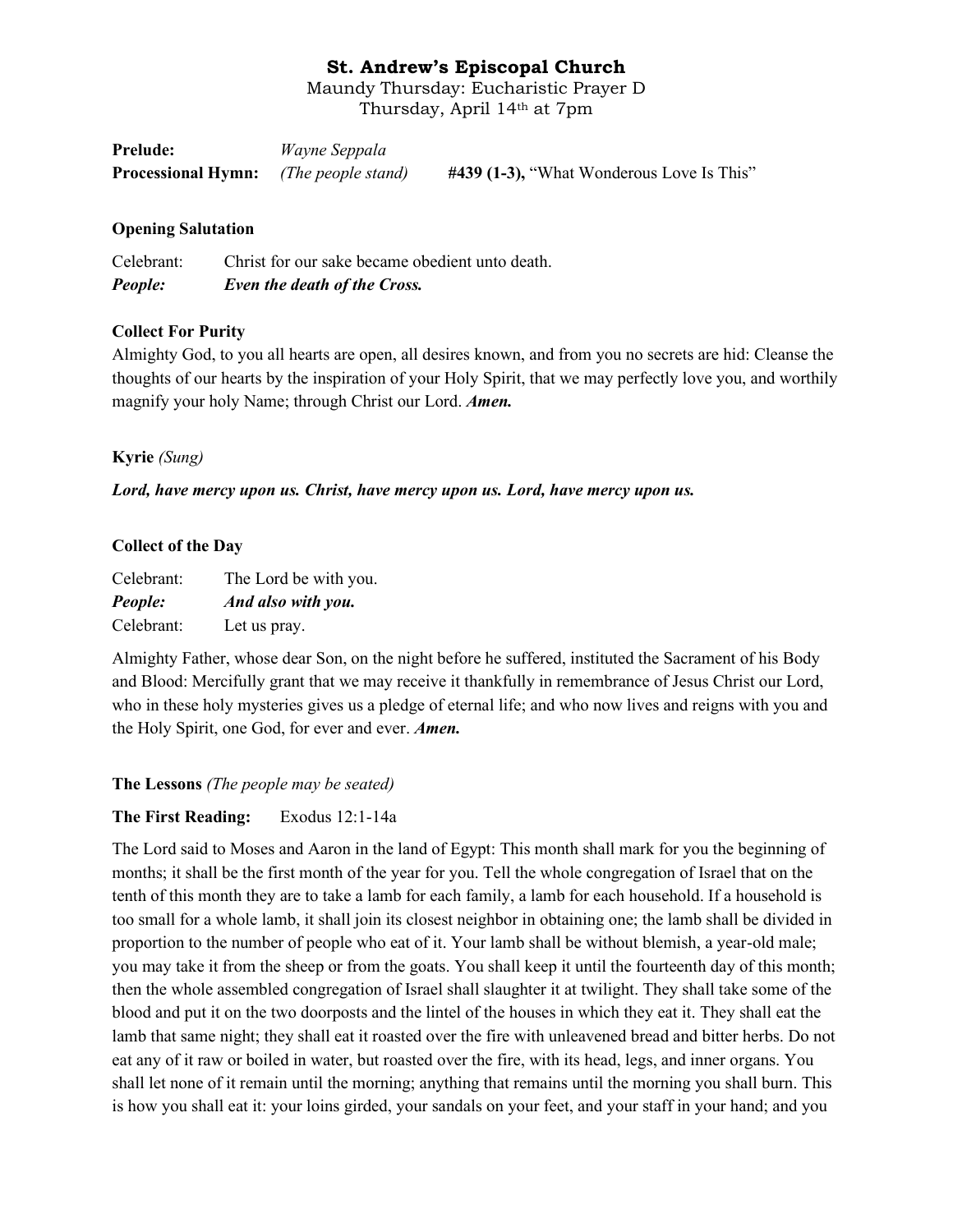Maundy Thursday: Eucharistic Prayer D Thursday, April 14th at 7pm

shall eat it hurriedly. It is the passover of the Lord. For I will pass through the land of Egypt that night, and I will strike down every firstborn in the land of Egypt, both human beings and animals; on all the gods of Egypt I will execute judgments: I am the Lord. The blood shall be a sign for you on the houses where you live: when I see the blood, I will pass over you, and no plague shall destroy you when I strike the land of Egypt. This day shall be a day of remembrance for you. You shall celebrate it as a festival to the Lord;

Reader: The Word of the Lord. *People: Thanks be to God.*

#### **Psalm 78:14-20, 23-25**

14 In the daytime he led them with a cloud, and all night long with a fiery light.

### *15 He split rocks open in the wilderness, and gave them drink abundantly as from the deep.*

16 He made streams come out of the rock, and caused waters to flow down like rivers.

### *17 Yet they sinned still more against him, rebelling against the Most High in the desert.*

18 They tested God in their heart by demanding the food they craved.

#### *19 They spoke against God, saying, "Can God spread a table in the wilderness?*

20 Even though he struck the rock so that water gushed out and torrents overflowed, can he also give bread, or provide meat for his people?"

#### *23 Yet he commanded the skies above, and opened the doors of heaven;*

24 he rained down on them manna to eat, and gave them the grain of heaven.

### *25 Mortals ate of the bread of angels; he sent them food in abundance.*

### **The Second Reading:** 1 Corinthians 11:23-26

For I received from the Lord what I also handed on to you, that the Lord Jesus on the night when he was betrayed took a loaf of bread, and when he had given thanks, he broke it and said, "This is my body that is for you. Do this in remembrance of me." In the same way he took the cup also, after supper, saying, "This cup is the new covenant in my blood. Do this, as often as you drink it, in remembrance of me." For as often as you eat this bread and drink the cup, you proclaim the Lord's death until he comes.

Reader: The Word of the Lord. *People: Thanks be to God.*

**Gospel Hymn:** *(The people stand)* **#313 (1-3),** "Let Thy Blood In Mercy Poured"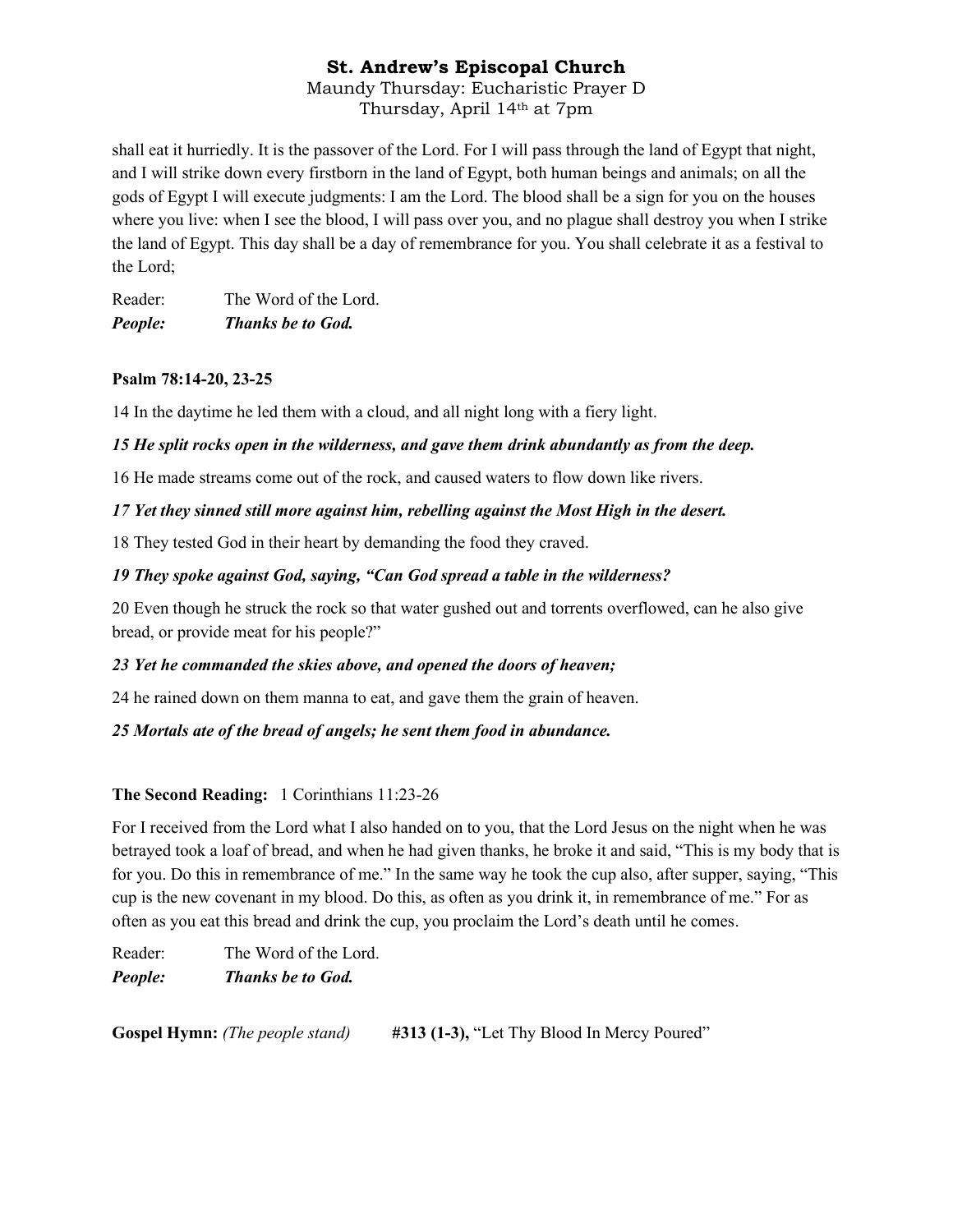Maundy Thursday: Eucharistic Prayer D Thursday, April 14th at 7pm

**The Gospel: John 13:1-15** Celebrant: The Holy Gospel of our Lord Jesus Christ according to St. John. *People: Glory to you Lord Christ.*

Now before the festival of the Passover, Jesus knew that his hour had come to depart from this world and go to the Father. Having loved his own who were in the world, he loved them to the end. The devil had already put it into the heart of Judas son of Simon Iscariot to betray him. And during supper Jesus, knowing that the Father had given all things into his hands, and that he had come from God and was going to God, got up from the table, took off his outer robe, and tied a towel around himself. Then he poured water into a basin and began to wash the disciples' feet and to wipe them with the towel that was tied around him. He came to Simon Peter, who said to him, "Lord, are you going to wash my feet?" Jesus answered, "You do not know now what I am doing, but later you will understand." Peter said to him, "You will never wash my feet." Jesus answered, "Unless I wash you, you have no share with me." Simon Peter said to him, "Lord, not my feet only but also my hands and my head!" Jesus said to him, "One who has bathed does not need to wash, except for the feet, but is entirely clean. And you are clean, though not all of you." For he knew who was to betray him; for this reason he said, "Not all of you are clean." After he had washed their feet, had put on his robe, and had returned to the table, he said to them, "Do you know what I have done to you? You call me Teacher and Lord—and you are right, for that is what I am. So if I, your Lord and Teacher, have washed your feet, you also ought to wash one another's feet. For I have set you an example, that you also should do as I have done to you.

Celebrant: This is the Gospel of the Lord. *People: Praise to you Lord Christ.*

**Homily** *(The people may be seated)* The Reverend Ronnie Short

### **The Ceremony Of The Washing Of The Feet**

*(If you would like to participate in the Washing Of The Feet, please line up at one of the stations. As you come up to the station you will wash the feet of the person there before you, with the person behind you then washing your feet)*

Celebrant: The Lord Jesus, after he had supped with his disciples and had washed their feet, said to them, "Do you know what I, your Lord and Master, have done to you? I have given you an example, that you should do as I have done."

### *People: Peace is my last gift to you, my own peace I now leave with you; peace which the world cannot give, I give to you.*

Celebrant: I give you a new commandment: Love one another as I have loved you.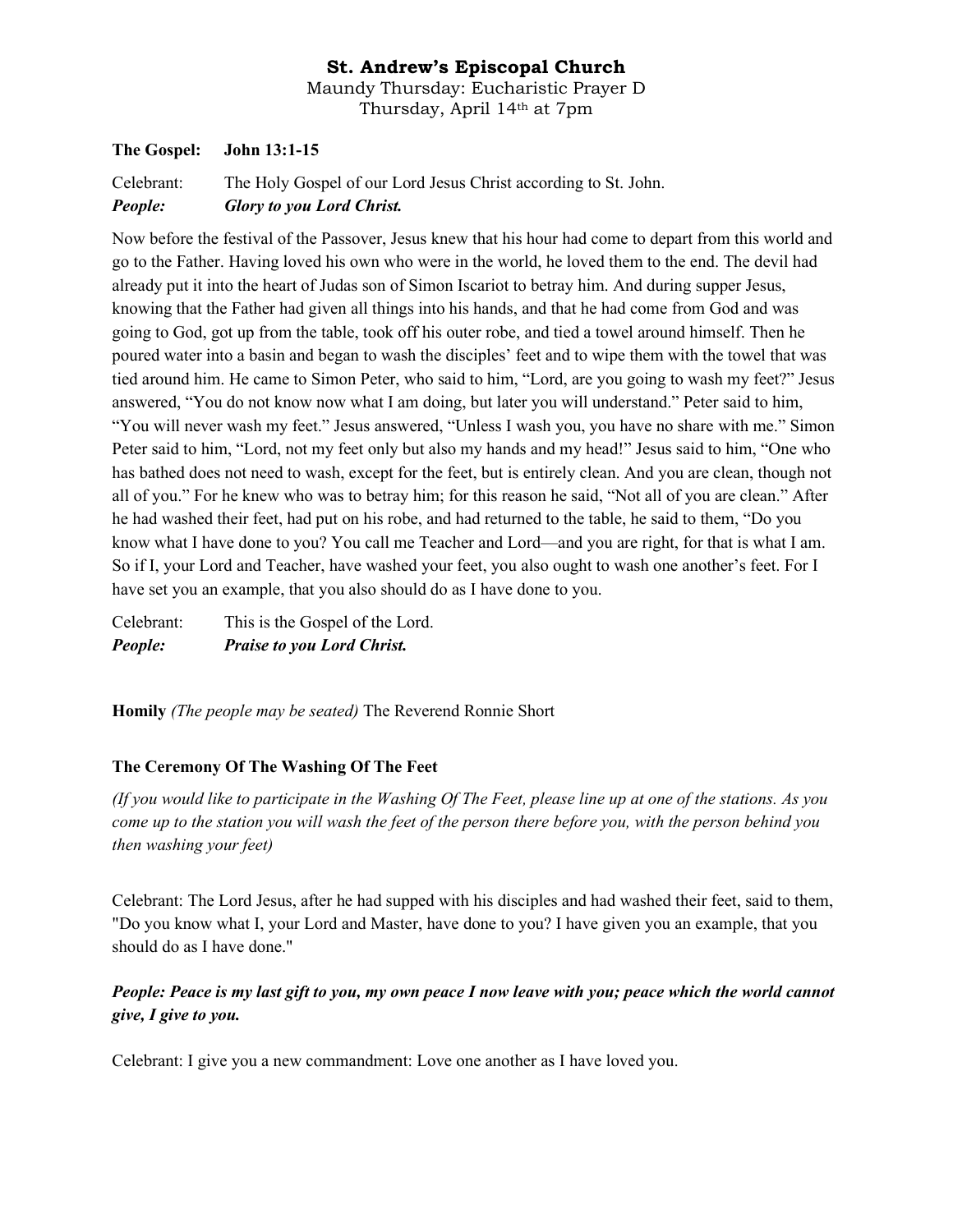Maundy Thursday: Eucharistic Prayer D Thursday, April 14th at 7pm

*People: Peace is my last gift to you, my own peace I now leave with you; peace which the world cannot give, I give to you.*

Celebrant: By this shall the world know that you are my disciples: That you have love for one another.

## **Prayers Of The People** *(The people stand)*

*[Opens with prayer for St. Andrew's]*

With all our heart and with all our mind, let us pray to the Lord, saying "Lord, have mercy."

For the peace from above, for the loving-kindness of God, and for the salvation of our souls, let us pray to the Lord.

### *People: Lord, have mercy.*

For the peace of the world, for the welfare of the Holy Church of God, and for the unity of all peoples, let us pray to the Lord.

#### *People: Lord, have mercy.*

For our Bishop, and for all the clergy and people, let us pray to the Lord. *People: Lord, have mercy.*

For our President, for the leaders of the nations, and for all in authority, let us pray to the Lord. *People: Lord, have mercy.*

For this city, for every city and community, and for those who live in them, let us pray to the Lord. *People: Lord, have mercy.*

For seasonable weather, and for an abundance of the fruits of the earth, let us pray to the Lord.

### *People: Lord, have mercy.*

For the good earth which God has given us, and for the wisdom and will to conserve it, let us pray to the Lord.

### *People: Lord, have mercy.*

For those who travel on land, on water, or in the air, let us pray to the Lord. *People: Lord, have mercy.*

For the aged and infirm, for the widowed and orphans, and for the sick and the suffering, let us pray to the Lord.

### *People: Lord, have mercy.*

For the poor and the oppressed, for the unemployed and the destitute, for prisoners and captives, and for all who remember and care for them, let us pray to the Lord.

### *People: Lord, have mercy.*

For all who have died in the hope of the resurrection, and for all the departed, let us pray to the Lord. *People: Lord, have mercy.*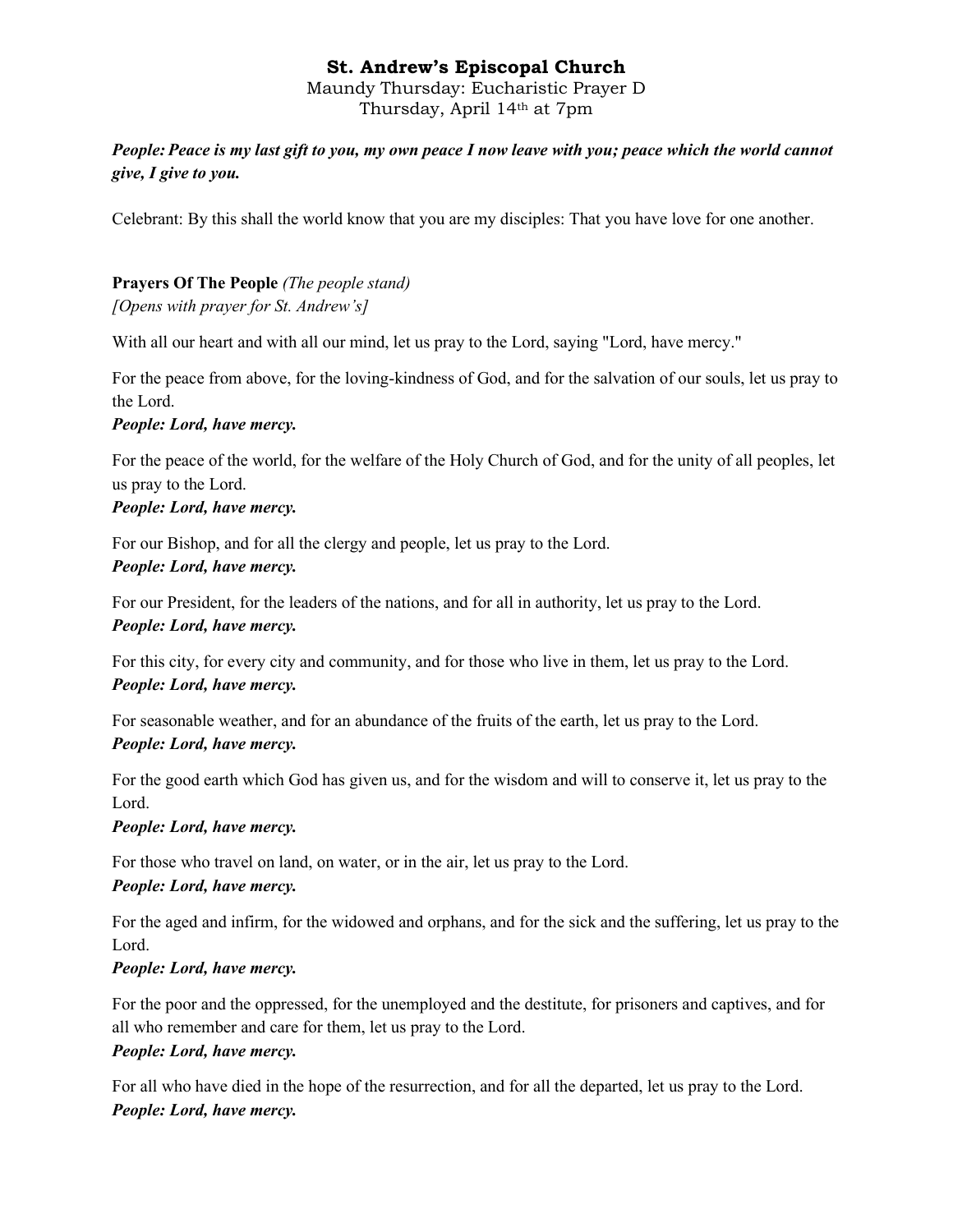Maundy Thursday: Eucharistic Prayer D Thursday, April 14th at 7pm

For deliverance from all danger, violence, oppression, and degradation, let us pray to the Lord. *People: Lord, have mercy.*

For the absolution and remission of our sins and offenses, let us pray to the Lord. *People: Lord, have mercy.*

That we may end our lives in faith and hope, without suffering and without reproach, let us pray to the Lord.

### *People: Lord, have mercy.*

Defend us, deliver us, and in thy compassion protect us, O Lord, by thy grace. *People: Lord, have mercy.*

In the communion of St. Andrew and of all the saints, let us commend ourselves, and one another, and all our life, to Christ our God.

### *People: To thee, O Lord our God.*

Lord Jesus Christ, you said to your apostles, "Peace I give to you; my own peace I leave with you:" Regard not our sins, but the faith of your Church, and give to us the peace and unity of that heavenly City, where with the Father and the Holy Spirit you live and reign, now and for ever. *Amen.*

### **The Confession of Sin and Absolution** *(The people kneel)*

Celebrant: Let us humbly confess our sins unto Almighty God.

*Most merciful God, we confess that we have sinned against you in thought, word, and deed, by what we have done, and by what we have left undone. We have not loved you with our whole heart; we have not loved our neighbors as ourselves. We are truly sorry and we humbly repent. For the sake of your Son Jesus Christ, have mercy on us and forgive us; that we may delight in your will, and walk in your ways, to the glory of your Name. Amen.*

Celebrant: Almighty God have mercy on you, forgive you all our sins through our Lord Jesus Christ, strengthen you in all goodness, and by the power of the Holy Spirit keep you in eternal life. *Amen.*

| <b>The Peace</b>             | (The people stand)                                                                                |
|------------------------------|---------------------------------------------------------------------------------------------------|
| Celebrant:<br><b>People:</b> | The peace of the Lord be always with you.<br>And also with you.                                   |
| Celebrant:                   | Walk in love, as Christ loved us and gave himself up for us, an offering and sacrifice to<br>God. |

**Offertory** *(The people may be seated): Frank Hafner will perform "Were You There?"*

**Doxology** *(The people stand and sing)*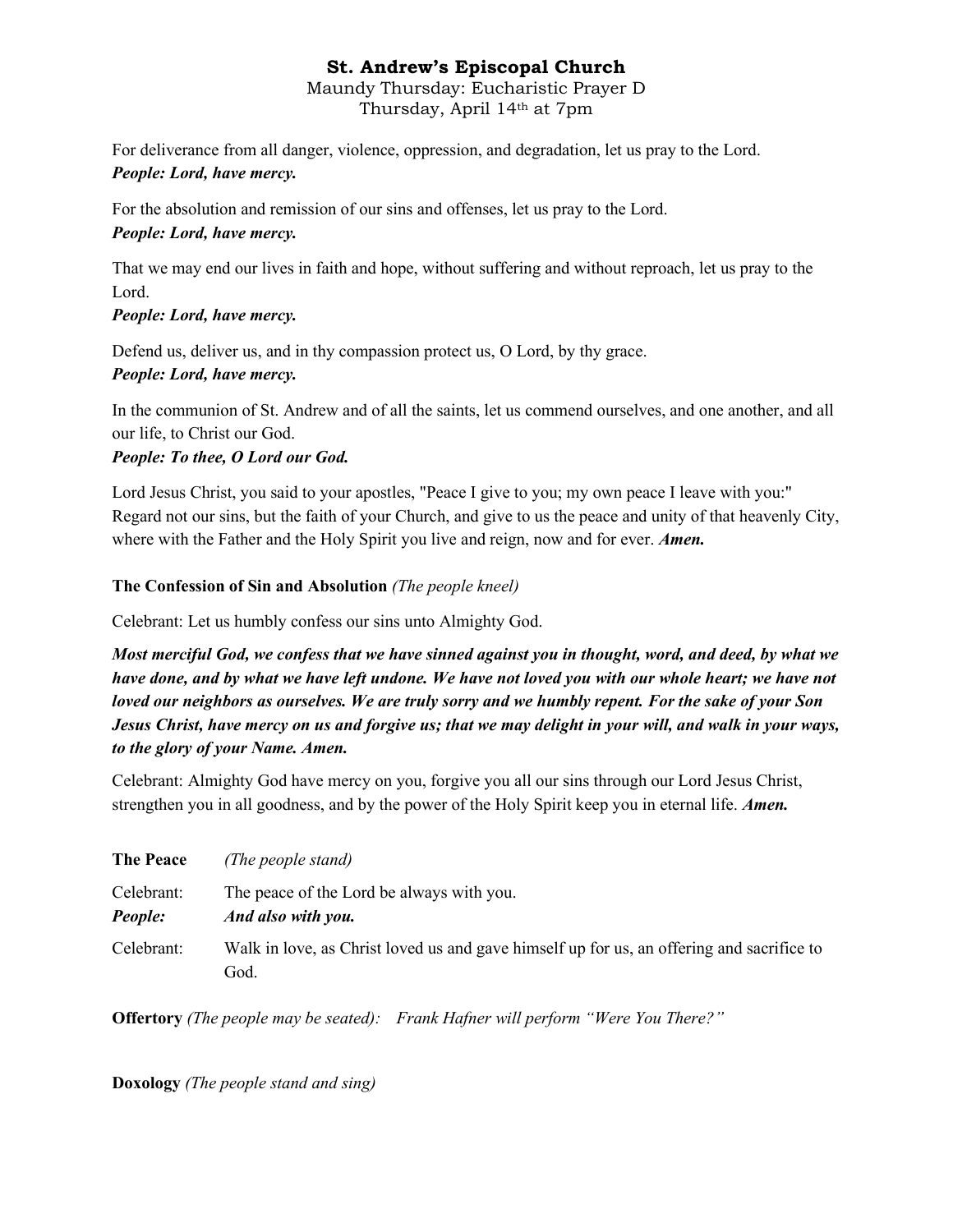Maundy Thursday: Eucharistic Prayer D Thursday, April 14th at 7pm

*Praise God, from whom all blessings flow. Praise Him, all creatures here below. Praise Him above, you heavenly host. Praise Father, Son and Holy Ghost. Amen.*

**The Great Thanksgiving** *(Eucharistic Prayer D, remain standing)*

| People:    | It is right to give him thanks and praise. |  |
|------------|--------------------------------------------|--|
| Celebrant: | Let us give thanks to the Lord our God.    |  |
| People:    | We lift them to the Lord.                  |  |
| Celebrant: | Lift up your hearts.                       |  |
| People:    | And also with you.                         |  |
| Celebrant: | The Lord be with you.                      |  |
|            |                                            |  |

*(Then, facing the Holy Table, the Celebrant proceeds)* It is truly right to glorify you, Father, and to give you thanks; for you alone are God, living and true, dwelling in light inaccessible from before time and for ever.

Fountain of life and source of all goodness, you made all things and fill them with your blessing; you created them to rejoice in the splendor of your radiance.

Countless throngs of angels stand before you to serve you night and day; and, beholding the glory of your presence, they offer you unceasing praise. Joining with them, and giving voice to every creature under heaven, we acclaim you, and glorify your Name, as we sing,

### **Sanctus** *(S125: Sung)*

### *Holy, Holy, Holy Lord, God of power and might, heaven and earth are full of your glory. Hosanna in the highest. Hosanna in the highest. Blessed is he who comes in the name of the Lord. Hosanna in the highest. Hosanna in the highest.*

*(The people kneel, then the Celebrant continues)* We acclaim you, holy Lord, glorious in power. Your mighty works reveal your wisdom and love. You formed us in your own image, giving the whole world into our care, so that, in obedience to you, our Creator, we might rule and serve all your creatures. When our disobedience took us far from you, you did not abandon us to the power of death. In your mercy you came to our help, so that in seeking you we might find you. Again and again you called us into covenant with you, and through the prophets you taught us to hope for salvation.

Father, you loved the world so much that in the fullness of time you sent your only Son to be our Savior. Incarnate by the Holy Spirit, born of the Virgin Mary, he lived as one of us, yet without sin. To the poor he proclaimed the good news of salvation; to prisoners, freedom; to the sorrowful, joy. To fulfill your purpose he gave himself up to death; and, rising from the grave, destroyed death, and made the whole creation new.

And, that we might live no longer for ourselves, but for him who died and rose for us, he sent the Holy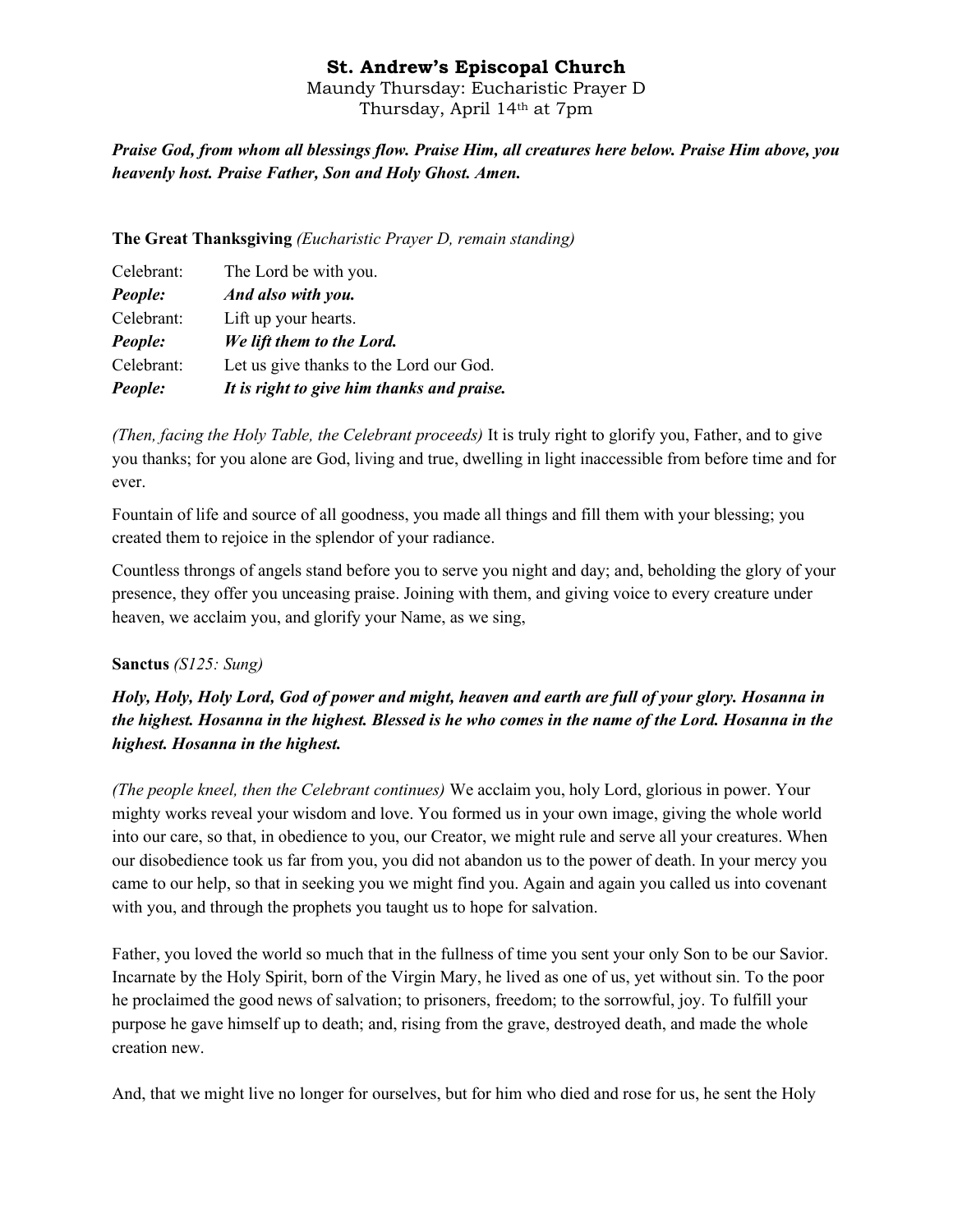Maundy Thursday: Eucharistic Prayer D Thursday, April 14th at 7pm

Spirit, his own first gift for those who believe, to complete his work in the world, and to bring to fulfillment the sanctification of all.

When the hour had come for him to be glorified by you, his heavenly Father, having loved his own who were in the world, he loved them to the end; at supper with them he took bread, and when he had given thanks to you, he broke it, and gave it to his disciples, and said, "Take, eat: This is my Body, which is given for you. Do this for the remembrance of me."

After supper he took the cup of wine; and when he had given thanks, he gave it to them, and said, "Drink this, all of you: This is my Blood of the new Covenant, which is shed for you and for many for the forgiveness of sins. Whenever you drink it, do this for the remembrance of me."

Father, we now celebrate this memorial of our redemption. Recalling Christ's death and his descent among the dead, proclaiming his resurrection and ascension to your right hand, awaiting his coming in glory; and offering to you, from the gifts you have given us, this bread and this cup, we praise you and we bless you. *(Celebrant and People, spoken)*

*We praise you, we bless you, we give thanks to you, and we pray to you, Lord our God.*

*(The Celebrant continues)* Lord, we pray that in your goodness and mercy your Holy Spirit may descend upon us, and upon these gifts, sanctifying them and showing them to be holy gifts for your holy people, the bread of life and the cup of salvation, the Body and Blood of your Son Jesus Christ.

Grant that all who share this bread and cup may become one body and one spirit, a living sacrifice in Christ, to the praise of your Name.

Remember, Lord, your one holy catholic and apostolic Church, redeemed by the blood of your Christ. Reveal its unity, guard its faith, and preserve it in peace.

Remember (*NN. and*) all who minister in your Church. Remember all your people, and those who seek your truth.

Remember ().

Remember all who have died in the peace of Christ, and those whose faith is known to you alone; bring them into the place of eternal joy and light.

And grant that we may find our inheritance *with [the Blessed Virgin Mary, with patriarchs, prophets, apostles, and martyrs, (with ) and*] all the saints who have found favor with you in ages past. We praise you in union with them and give you glory through your Son Jesus Christ our Lord.

Through Christ, and with Christ, and in Christ, all honor and glory are yours, Almighty God and Father,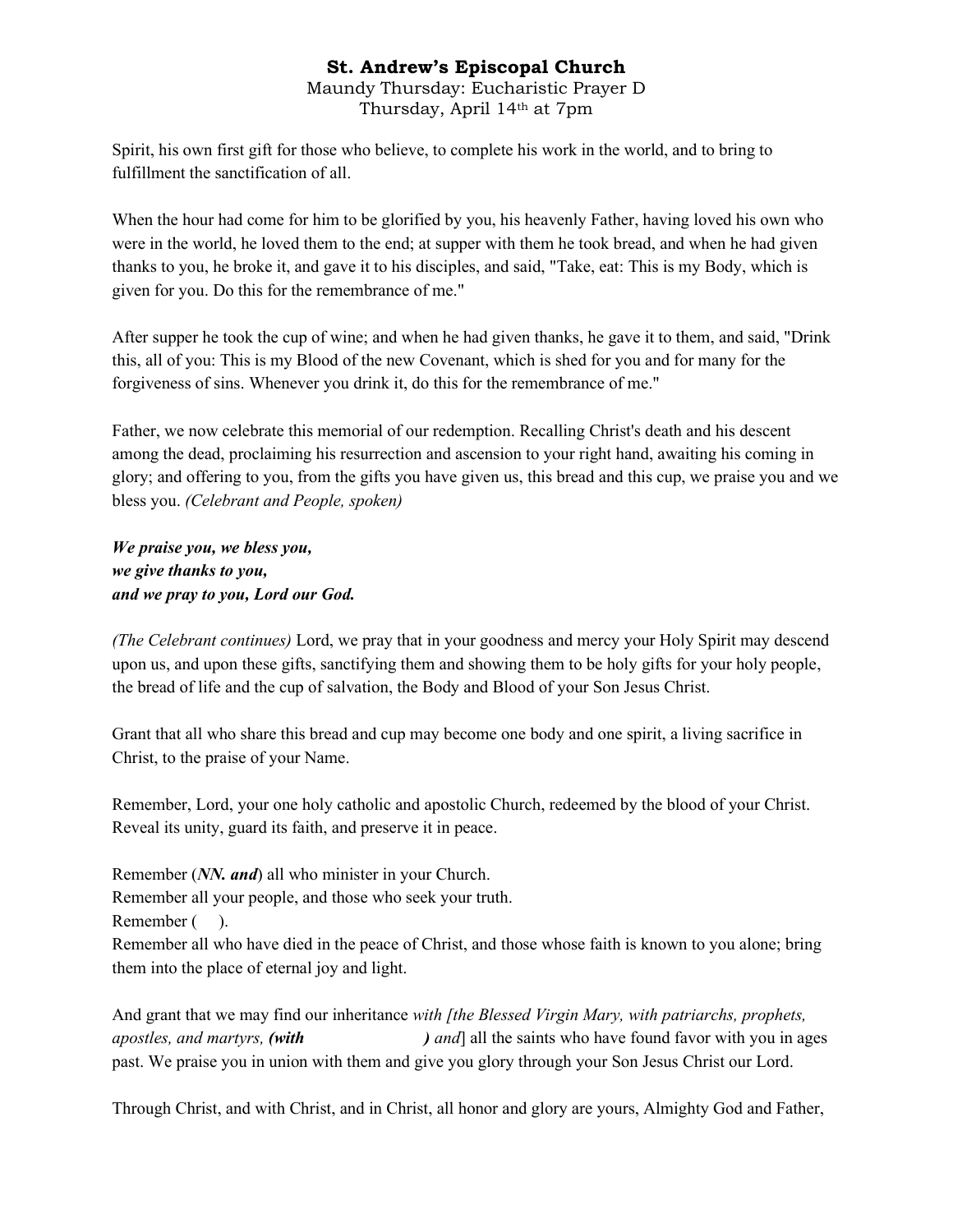Maundy Thursday: Eucharistic Prayer D Thursday, April 14th at 7pm

in the unity of the Holy Spirit, for ever and ever. *Amen.*

And now, as our Savior Christ has taught us, we are bold to sing,

*Our Father, who art in heaven, hallowed be Thy name. Thy kingdom come, Thy will be done, on earth as it is in heaven. Give us this day our daily bread. And forgive us our debts, as we forgive our debtors. And lead us not into temptation, but deliver us from evil. For Thine is the kingdom, and the power, and the glory, forever and ever. Amen.*

#### **Breaking of the Bread**

| Celebrant:     | Christ our Passover is sacrificed for us.                                             |  |
|----------------|---------------------------------------------------------------------------------------|--|
| <b>People:</b> | <b>Therefore let us keep the feast.</b>                                               |  |
| Celebrant:     | The Gifts of God for the People of God. Take them in remembrance that Christ died for |  |
|                | you, and feed on him in your hearts by faith, with thanksgiving.                      |  |

**Communion** *(The people may be seated until coming forward. When receiving, cup your hands together and hold them out to receive the host only, otherwise, fold your hands together and it will be intincted. The St. Andrew's Choir will perform "Holy Is The Lamb" during communion.)*

**Communion Prayer** *(Celebrant and those at home or not receiving)*

*My Jesus, I believe that you are in the Blessed Sacrament. I love You above all things and I long for You in my soul. Since I cannot now receive You sacramentally, come at least spiritually into my heart, as though you have already come, I embrace You and unite myself with you entirely. Never permit me to be separated from You. Amen.*

**Post Communion Prayer** *(The people kneel)*

Celebrant: Let us pray.

*Eternal God, heavenly Father, you have graciously accepted us as living members of your Son our Savior Jesus Christ, and you have fed us with spiritual food in the Sacrament of his Body and Blood. Send us now into the world in peace, and grant us strength and courage to love and serve you with gladness and singleness of heart; through Christ our Lord. Amen.*

**Hymn: #171 (1-3),** *"Go To Dark Gethsemane"*

**The Procession to St. Peter's Chapel**

**Psalm 22** *(read in unison) 1 My God, my God, why have you forsaken me? Why are you so far from helping me, from the words*